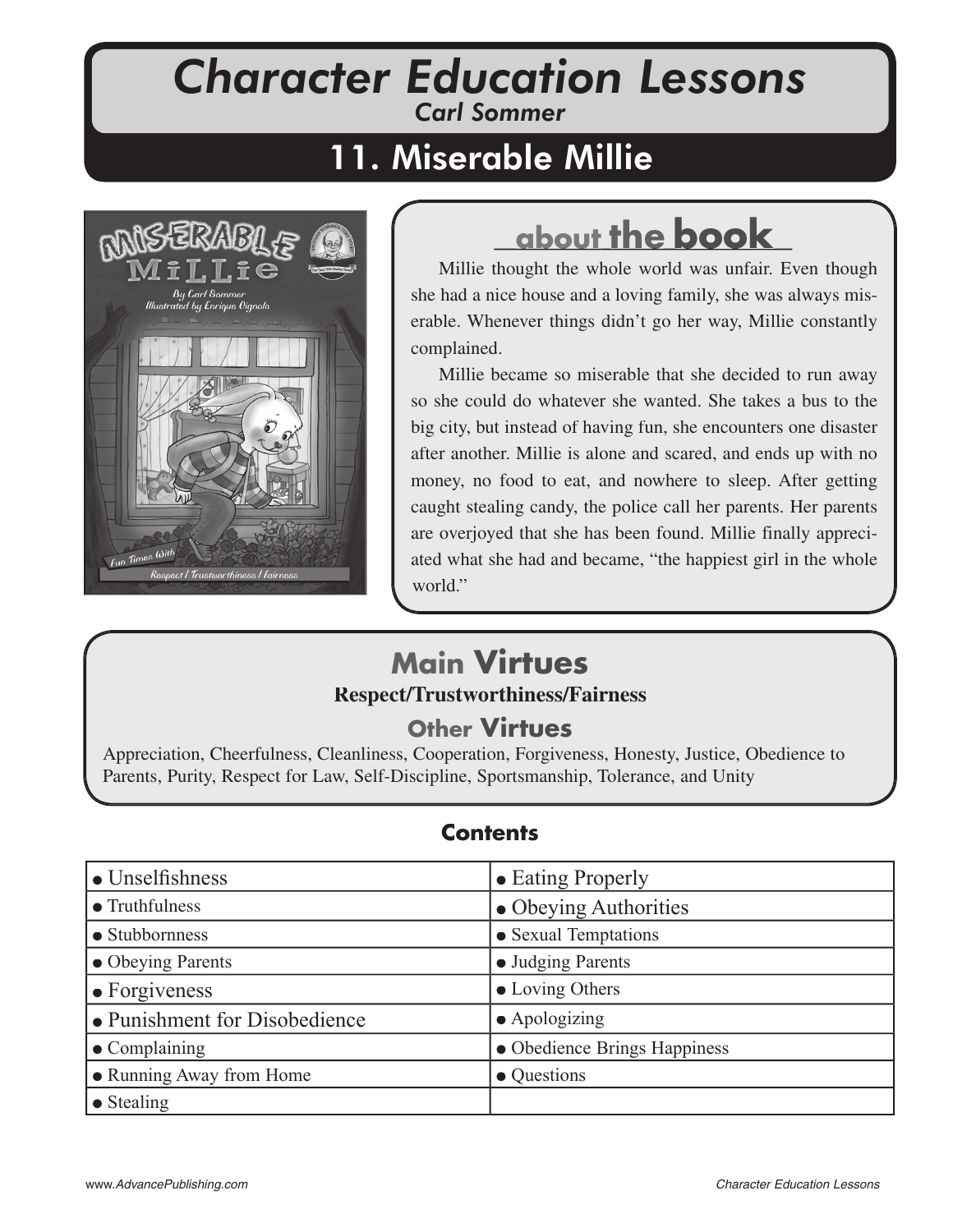### **Unselfi shness**

 Whenever Papa or Mama gave their children chores to do, Millie constantly complained, "*I* always have to do the most work."

 This made Papa and Mama very sad because it was not true. But Millie did not care. In her mind, whatever she felt was unfair had to be true. And that was all that mattered to Millie.

 Millie was selfish. She did not care about others. However she felt, that had to be true. An unselfish person thinks and cares about others.

## **Truthfulness**

 Whenever Millie went to bed, she always grumbled, "All my friends can stay up late watching TV, but *I* can't!"

Millie was not sure this was true, but that was the way she felt.

 When people make up stories, they are not telling the truth. If they are not telling the truth, then they are lying.

### **Stubbornness**

 Whenever Millie played games with Willie and Betsy, she always wanted to play according to *her* rules. But Willie and Betsy would insist, "We need to play according to the rules of the game."

 If Millie did not get her way, she would quit playing and yell, "You're stubborn! You always want to play *your* way!"

Millie claimed her brother and sister were stubborn, but she was the one who was stubborn.

## **Obeying Parents**

One day Millie announced, "I'm going to the park to play."

"It's dangerous for young girls to go alone to the park," warned Mama.

 "All my friends can go wherever they want," cried Millie. "Why can't I? I can't do anything by myself!"

"You need to trust us," said Mama.

Millie stomped out of the room mumbling, "It's not fair! No one ever trusts *me*!"

 Millie did not obey her parents. Children often get into lots of trouble because they stubbornly refuse to listen to their loving parents.

### **Forgiveness**

 One day while playing in the backyard, Willie accidentally bumped Millie. "Ouch!" screamed Millie. "Why did you hit me?"

"I'm sorry," stammered Willie. "It was an accident."

"No, it wasn't," insisted Millie. She picked up a stick and began hitting Willie on the head.

Millie was unwilling to forgive her brother even though he said he was sorry and it was an accident.

## **Punishment for Disobedience**

When Mama heard Willie yelling, she rushed to the window and called them both in.

 After hearing what had happened, Mama scolded Millie. "Go to time-out right now! Tonight, you're going to bed early!"

 Loving parents will discipline their children when they do wrong. Wise children will obey their parents so they will not have to be disciplined.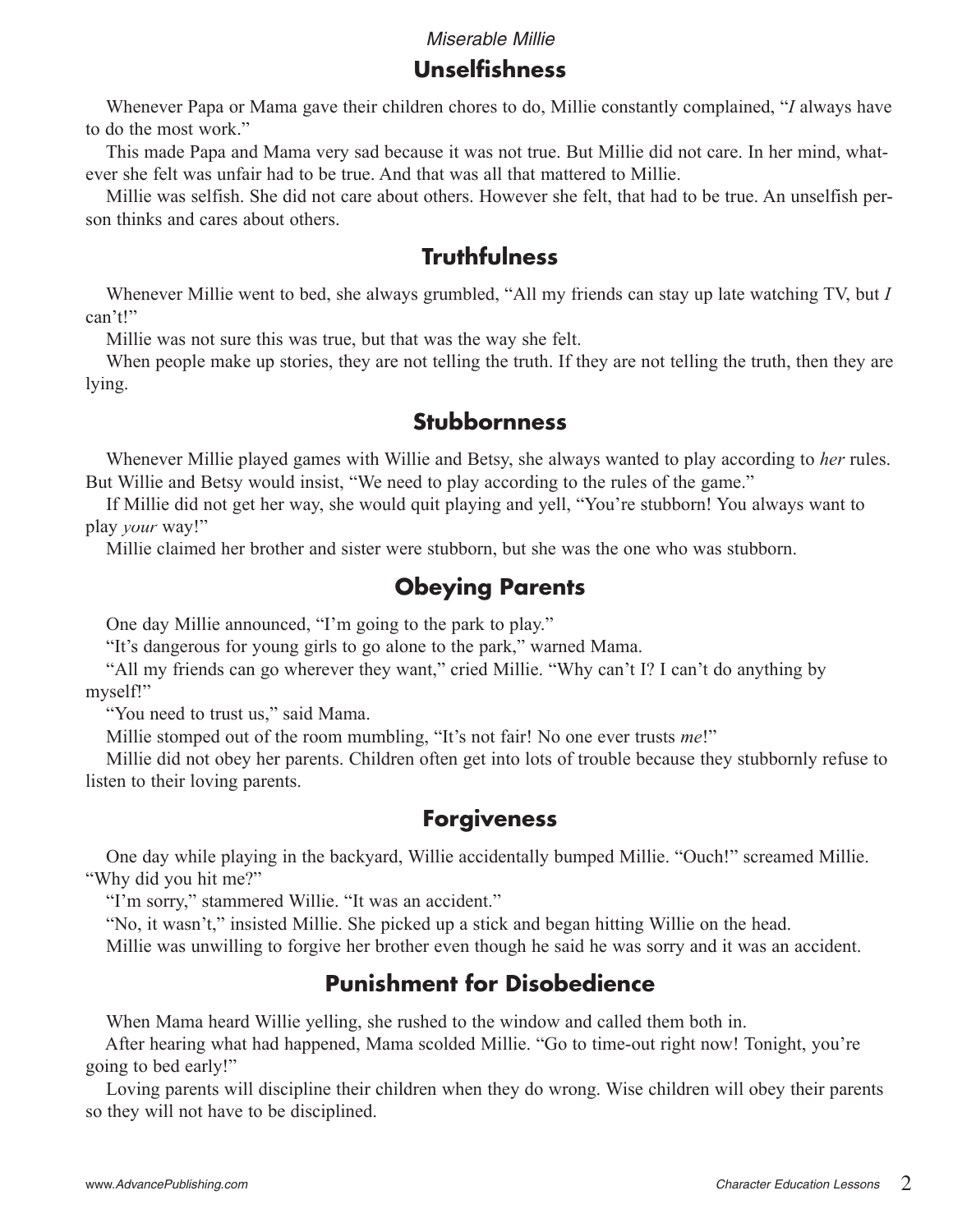## **Complaining**

 Millie constantly had something to grumble about. If anything bad happened to her, it was *always* someone else's fault. In her eyes, she never did anything wrong.

 As Millie lay in bed that night, she got so disgusted at how everyone was so mean and unfair to her that she got out of bed and made a list of her complaints:

1. I work harder than anyone around the house.

- 2. I go to bed earlier than all my friends.
- 3. No one ever plays by my rules.
- 4. I can't eat whatever I want.
- 5. I can't watch what I want on TV or the Internet.
- 6. My friends can go anywhere, but I can't.
- 7. Teachers only pick on me.
- 8. I'm the only one who gets punished.
- 9. I can never wear clothes I like.
- 10. No one ever trusts me!

 That night, with tears rolling down her cheeks, Millie groaned, "Everyone hates *me*! Papa, Mama, Willie, Betsy, friends, teachers—EVERYONE! I can't do anything *I* want. It's so unfair! No one has it as bad as I do. I'm the most miserable girl in the whole world!"

Millie's constant complaining made her more and more miserable.

#### **Running Away from Home**

 As she lay in bed crying, suddenly she got an idea. She sat up straight in bed and exclaimed, "I'll run away from home! Then *I* can do anything *I* want!"

 Her heart beat with great excitement as she thought about all the fun things she could do. "I can watch whatever *I* want on TV. I can go to bed anytime. I can dress the way *I* like. I can eat anything *I* want. I can go to any park whenever *I* wish, and no one can stop *me*! I'll be free at last!"

 Millie could hardly sleep thinking about all the fun things she could do. When morning came, she jumped out of bed and sneered saying, "This is the last day of my old life! I hope I *never* see this terrible house again!"

We will discover that all her false dreams will become like vapor.

### **Stealing**

 When school ended, Millie raced home. When she saw Mama working in the garden, she quickly went to Mama's purse and stole some money. Then she went to empty her piggy bank.

Stealing is always wrong. It is especially sad when parents cannot trust their children.

### **Eating Properly**

"I'm hungry," said Millie. Then with a big grin she said, "Now *I* can eat whatever *I* want!"

She went into a restaurant and said, "I want a large hot fudge sundae with lots of whipped cream."

"You want that for breakfast?" asked the surprised waitress.

"Yes," replied Millie. "That's my favorite breakfast."

An hour later, Millie moaned, "Ohhhh!!!! My stomach hurts!"

For the rest of the day Millie could not eat.

 Millie passed an amusement park. "Oh good!" she exclaimed. "I can go on all kinds of rides, and no one can stop *me!*"

But because of her stomachache, Millie did not enjoy any of the rides.

 Millie did not care about eating healthy food. She cared only for food that tasted good. She ended up with a stomachache. We need to learn to take care of our bodies.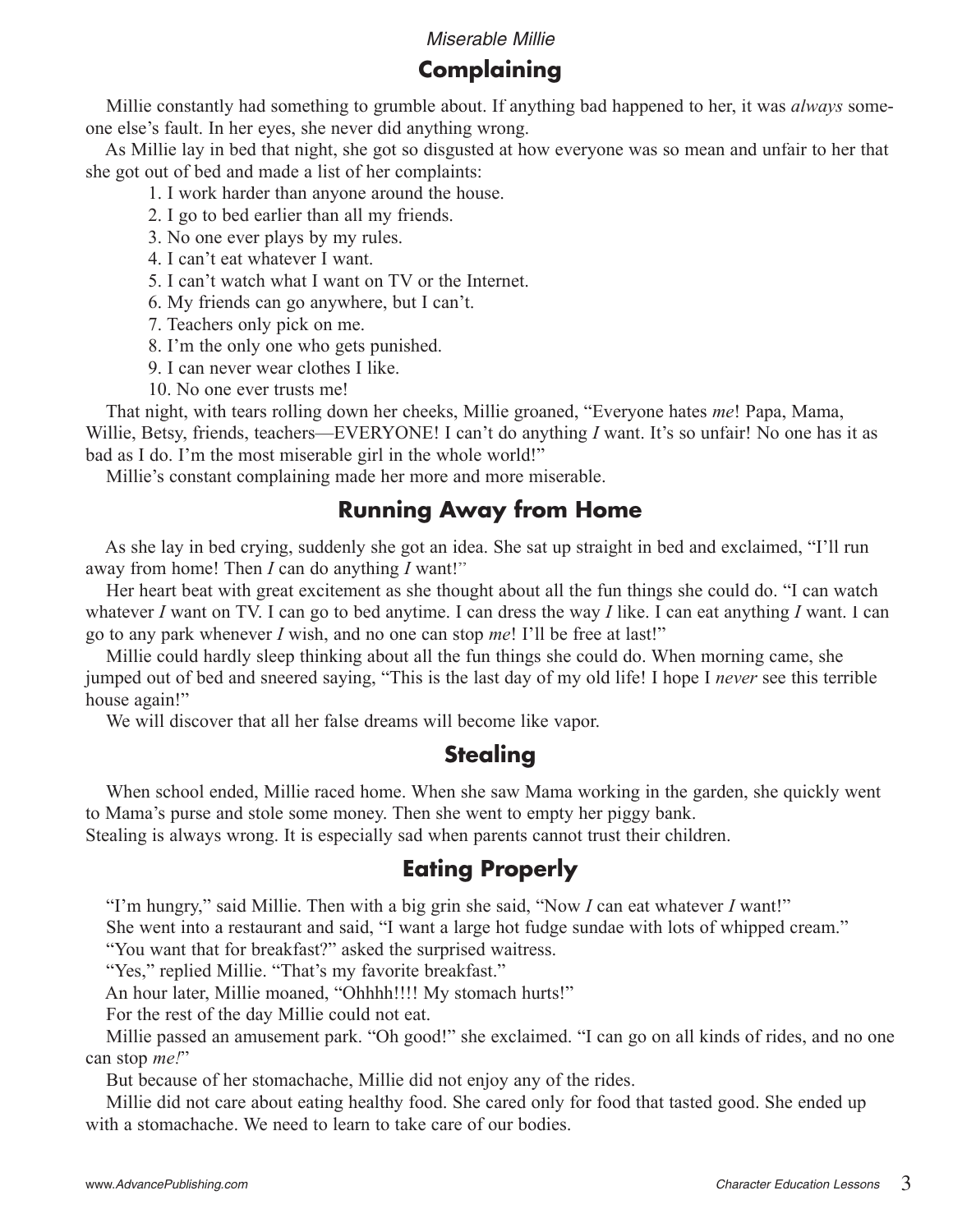## **Obeying Authorities**

 When it was almost dark, Millie decided to go to the city park to find a place to sleep. "Mama never trusted me to make my own decisions," she mumbled with a sneer, "but now *I* can go anywhere *I* want, and no one can stop me!"

 Millie strutted into the park. When she passed a group of boys, one of the boys pointed and shouted, "Look! She's alone."

 The boys took off and ran to get Millie. Millie ran as fast as she could screaming, "Help! Help!" But there was no one to help her. The boys were getting closer and closer.

 Millie raced to the top of a hill. Just as the boys were about to catch her, a police officer appeared. The boys quickly scattered into the bushes.

"Please help me," pleaded Millie. "Those boys were chasing me."

 "You'd better go home right now," warned the officer. "It's dangerous for kids to be alone in the park. I'll walk you out of the park."

"Thank you so much," said Millie.

Before this Millie hated police. But now she was really glad to see one.

 Police officers are our friends. They are there to protect us. Some people do not like police because they are disobeying the law. Those obeying the laws have nothing to fear.

#### **Sexual Temptations**

 Millie was miserable. All day she walked around the big city hoping to find some money. When she passed some street girls, they wanted her to join them.

"I'm not interested," stammered Millie. Then she said to herself, "I don't want to live like that."

 Our media floods our society with immorality. Children need to be aware of these evils. According to the situation and the age of the children, use appropriate discretion when teaching about this subject.

## **Judging Parents**

 Millie lay awake for a long time shaking with fear. "I hope nobody finds me," she sobbed, as tears streamed down her face. "Ohhh!!! How I wish I were safe in my bed. Now I'm all alone and scared. Why was I so foolish to steal money from Mama's purse and run away from home? Now Papa and Mama will never want me back."

Millie cried and cried until she fell asleep.

 Meanwhile, Papa and Mama were searching everyday for Millie. "Where's my Millie?" Mama would wail over and over.

"I don't know," Papa would sigh with tears, "but we're going to search for her until we find her."

 Papa, Mama, Willie, and Betsy put signs up all over town offering a reward for anyone finding Millie. Millie made a big mistake. She thought that because she stole from her parents, her parents would not love her. Children need to be aware that even when their parents punish them for their evil deeds, they still

love them. Parents punish children in hopes that their children will not repeat their evil behavior.

### **Loving Others**

 The officer took Millie to the police station and called her parents. When Mama heard that Millie had been found, she shouted for joy. Then she exclaimed, "We're coming right away!"

Millie began to cry and shake all over. "What will Papa and Mama do to me?"

 To Millie's great surprise, when Papa saw her, he ran to her and gave her a giant hug. With tears streaming down his face, Papa said, "We love you, Millie. We're so glad we found you."

 Then Mama wrapped her arms around her and began kissing her and saying over and over, "We're so *happy* to see you."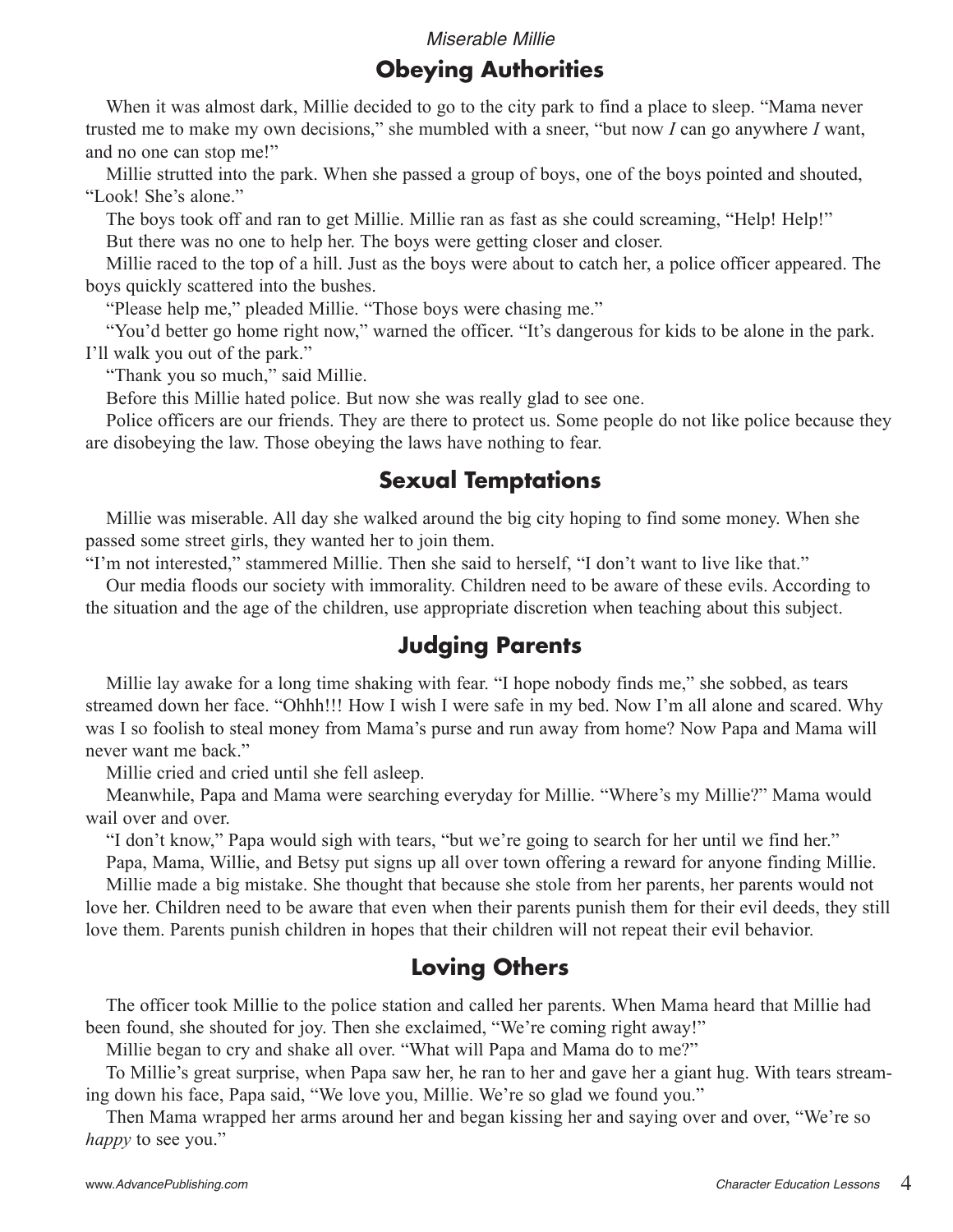The police officers just smiled. They were glad they had saved another girl from the streets.

 When Millie came home, she gave Mama, Papa, and even Willie and Betsy big hugs. "We're so glad to have you back," said Betsy.

 When Millie ran away, she said, "Everyone hates *me*! Papa, Mama, Willie, Betsy, friends, teachers— EVERYONE!" Notice how untrue that was. Millie had a false picture of what was happening. In reality, Papa, Mama, Willie, Betsy, and the police officers all loved Millie.

## **Apologizing**

 Then with tears streaming down her face Millie confessed, "I'm so sorry for stealing and for all the bad things I've done. Papa, Mama, I was very foolish for not listening and trusting you.

 "Living on the streets was terrible and very dangerous. I was alone and scared. I had no money, no food to eat, and nowhere to sleep. I thought that if I could do whatever I wanted, I'd be happy. But I was *miserable*."

 Millie is apologizing for all the bad things she had done. It is often our pride that refuses to say, "I'm sorry." We need to learn to humble ourselves and apologize for things that we do wrong.

## **Obedience Brings Happiness**

 When Millie went to bed that night, Papa and Mama wrapped their arms around her and said, "We love you, Millie. We're *so* glad to have you back home again."

 As Mama tucked her into her warm, cozy bed, Millie replied, "Thank you, Papa and Mama. I'm *so* glad to be home. Now I'm the happiest girl in the whole world!"

 Millie learned the lesson the hard way that obedience to parents brings happiness. But wise are those children who learn that lesson without going through all the troubles that Millie experienced.

#### **Questions**

1. What kind of home did Millie live in?

*Millie lived in a nice house with Papa, Mama, and her older brother and sister, Willie and Betsy. Millie had lots of toys to play with, plenty of good food to eat, and a cozy bed to sleep in.* 

2. What did Millie say whenever Papa and Mama gave her chores to do?

*Whenever Papa or Mama gave Millie chores to do, she constantly complained, "I always have to do the most work."*

3. How did Millie's Papa and Mama feel about Millie constantly complaining that she always had the most work to do?

*Millie's constant complaining made Papa and Mama very sad because it was not true.*

 But Millie did not care. In her mind, whatever she felt was unfair had to be true. And that was all that mattered to Millie. Millie was selfish. She did not care about others. However she felt, that had to be true. An unselfish person thinks and cares about others.

4. What did Millie say whenever she went to bed?

*Whenever Millie went to bed, she always grumbled, "All my friends can stay up late watching TV, but I can't!"* 

Millie was not sure this was true, but that is the way she felt. When people make up stories, they are not telling the truth. If they are not telling the truth, then they are lying.

5. How did Millie want to play games with Willie and Betsy? *Whenever Millie played games with Willie and Betsy, she always wanted to play according to her rules.*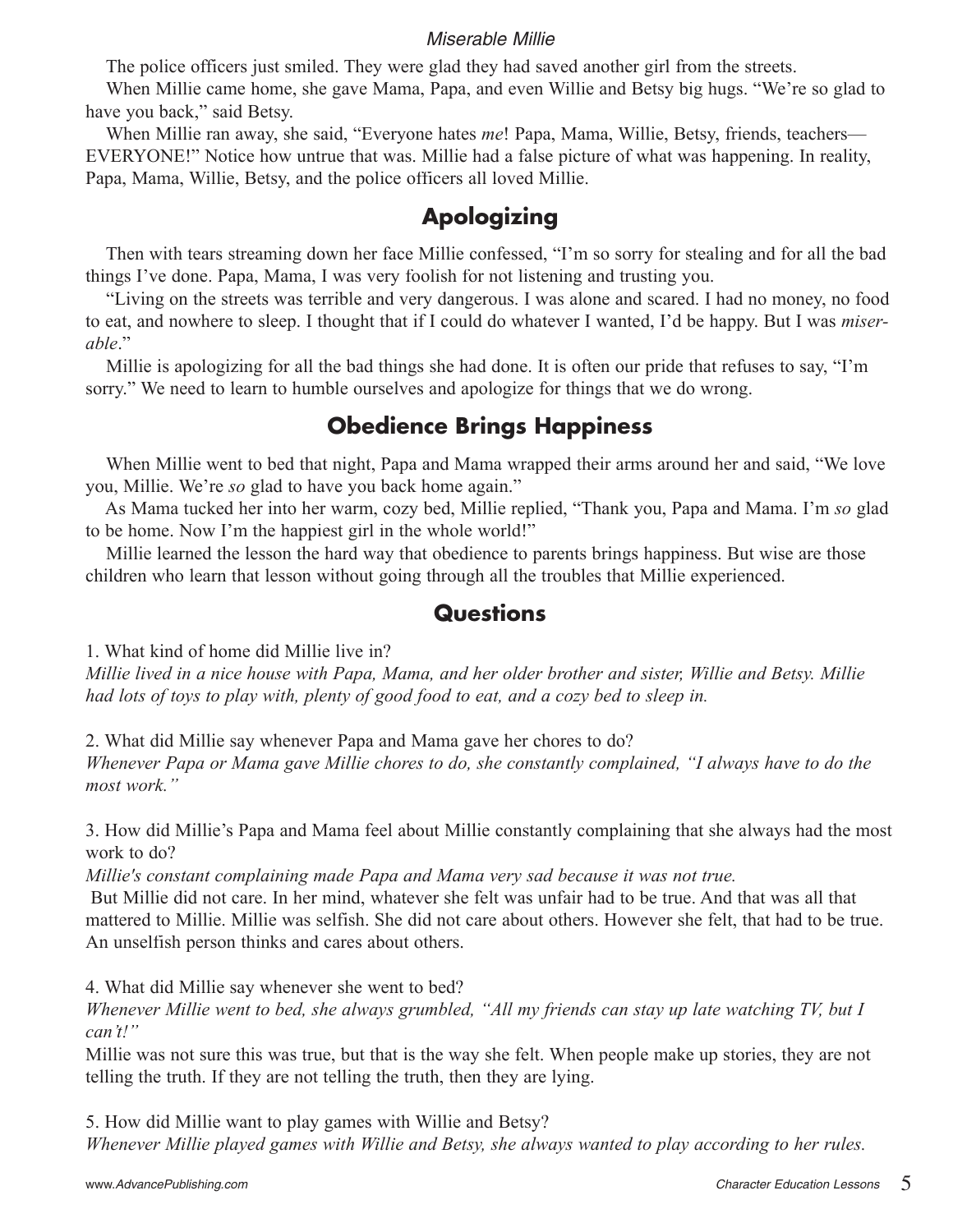6. What did Willie and Betsy insist on?

*Willie and Betsy insisted, "We need to play according to the rules of the game."*

7. How did Millie react if she did not get her way?

*If Millie did not get her way, she would quit playing and yell, "You're stubborn! You always want to play your way!"*

Millie claimed her brother and sister were stubborn, but she was the one who was stubborn.

8. What did Millie's mom say when Millie announced, "I'm going to the park to play." *Mama warned her, "It's dangerous for young girls to go alone to the park."*

9. How did Millie react and say when Mama warned her, "It's dangerous for young girls to go alone to the park."

*Millie cried, "All my friends can go wherever they want. Why can't I? I can't do anything by myself!"*

10. When Millie complained, "All my friends can go wherever they want. Why can't I? I can't do anything by myself!" what did Mama say? *Mama said to Millie, "You need to trust us."*

11. What did Millie do when Mama said, "You need to trust us"? *Millie stomped out of the room mumbling, "It's not fair! No one ever trusts me!"* Millie did not obey her parents. Children often get into lots of trouble because they stubbornly refuse to listen to their loving parents.

12. What did Millie often do in school when the teacher was not looking? *When the teacher was not looking, Millie often talked to the girl in front of her.*

13. What would the teacher say when she saw Millie talking to Susie? *The teacher would say, "Millie! Stop talking to Susie."*

14. What did Millie always say to Susie about being corrected by the teacher? *Millie always complained to Susie, "The teacher is so unfair. She only picks on me!"*

15. What did Millie say and do when Willie accidentally bumped her and said, "I'm sorry, it was an accident"

*Millie said, "No, it wasn't." Then she picked up a stick and began hitting Willie on the head.* Millie was unwilling to forgive her brother even though he said he was sorry and it was an accident. We should be willing to forgive others when they ask for forgiveness.

16. What did Mama say and do to Millie because she hit her brother? *Mama scolded Millie and said, "Go to time-out right now! Tonight, you're going to bed early!"* Loving parents will discipline their children when they do wrong. Wise children will obey their parents so they will not have to be disciplined.

17. What did Millie want to wear in order to be noticed in the wedding? *Millie wanted to wear a red skirt, orange blouse and socks, blue shoes, green ribbons on her ears, and carry a yellow purse.*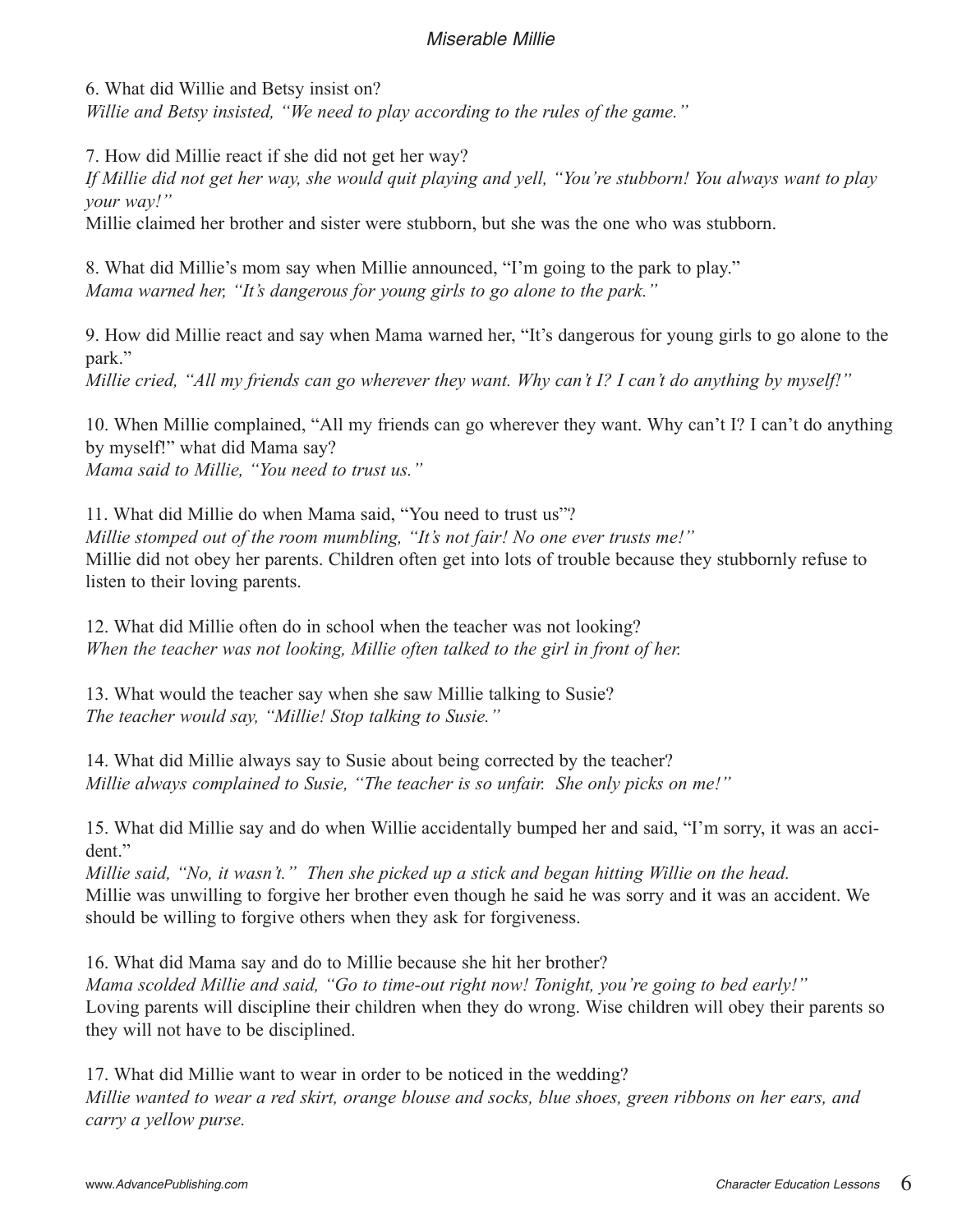18. What did Millie do and say when her mother said, "Millie, your clothes don't match." *Millie put her hands on her hips and whined, "Why can't I wear what I want? Everyone else wears whatever they want!"*

19. Millie constantly had something to grumble about. If anything bad happened to her, it was *always* someone else's fault. In her eyes, she never did anything wrong. As Millie lay in bed that night, she got so disgusted at how everyone was so mean and unfair to her that she got out of bed and made a list of her complaints. Name some of Millie's ten complaints.

*1. I work harder than anyone around the house.*

*2. I go to bed earlier than all my friends.*

*3. No one ever plays by my rules.*

*4. I can't eat whatever I want.*

*5. I can't watch what I want on TV or the Internet.*

*6. My friends can go anywhere, but I can't.*

*7. Teachers only pick on me.*

*8. I'm the only one who gets punished.*

*9. I can never wear clothes I like.*

*10. No one ever trusts me!*

20. When Millie went to bed that night, what did she groan about as tears rolled down her cheeks? *That night, with tears rolling down her cheeks, Millie groaned, "Everyone hates me! Papa, Mama, Willie, Betsy, friends, teachers—EVERYONE! I can't do anything I want. It's so unfair! No one has it as bad as I do. I'm the most miserable girl in the whole world!"*

Millie's constant complaining made her more and more miserable.

21. What did Millie decide to do about all her problems?

*Millie decided to run away from home.*

22. Millie became very excited thinking about all the fun things she could do. What did Millie say about all the fun things she could do?

*Millie said, "I can watch whatever I want on TV. I can go to bed anytime. I can dress the way I like. I can eat anything I want. I can go to any park whenever I wish, and no one can stop me! I'll be free at last!"*

23. Where did Millie get her money from?

*Millie got her money from emptying her piggy bank and stealing money from her mother's purse.*

24. What did Millie do and say when she was a few blocks from her home? *When Millie was a few blocks from her home, she threw her arms into the air and proclaimed, "Free! Free! Free at last! Now I can do whatever I want. This is the happiest day of my life!"*

25. What did Millie sing as she went skipping down the road to the bus station? *As Millie went skipping down the road to the bus station, she began singing, "I'm so happy! I'm so happy!"* 

26. What did Millie say to the waitress when she went to a restaurant for breakfast? *When Millie went to a restaurant for breakfast, she said to the waitress, "I want a large hot fudge sundae with lots of whipped cream."*

27. What happened to Millie an hour later?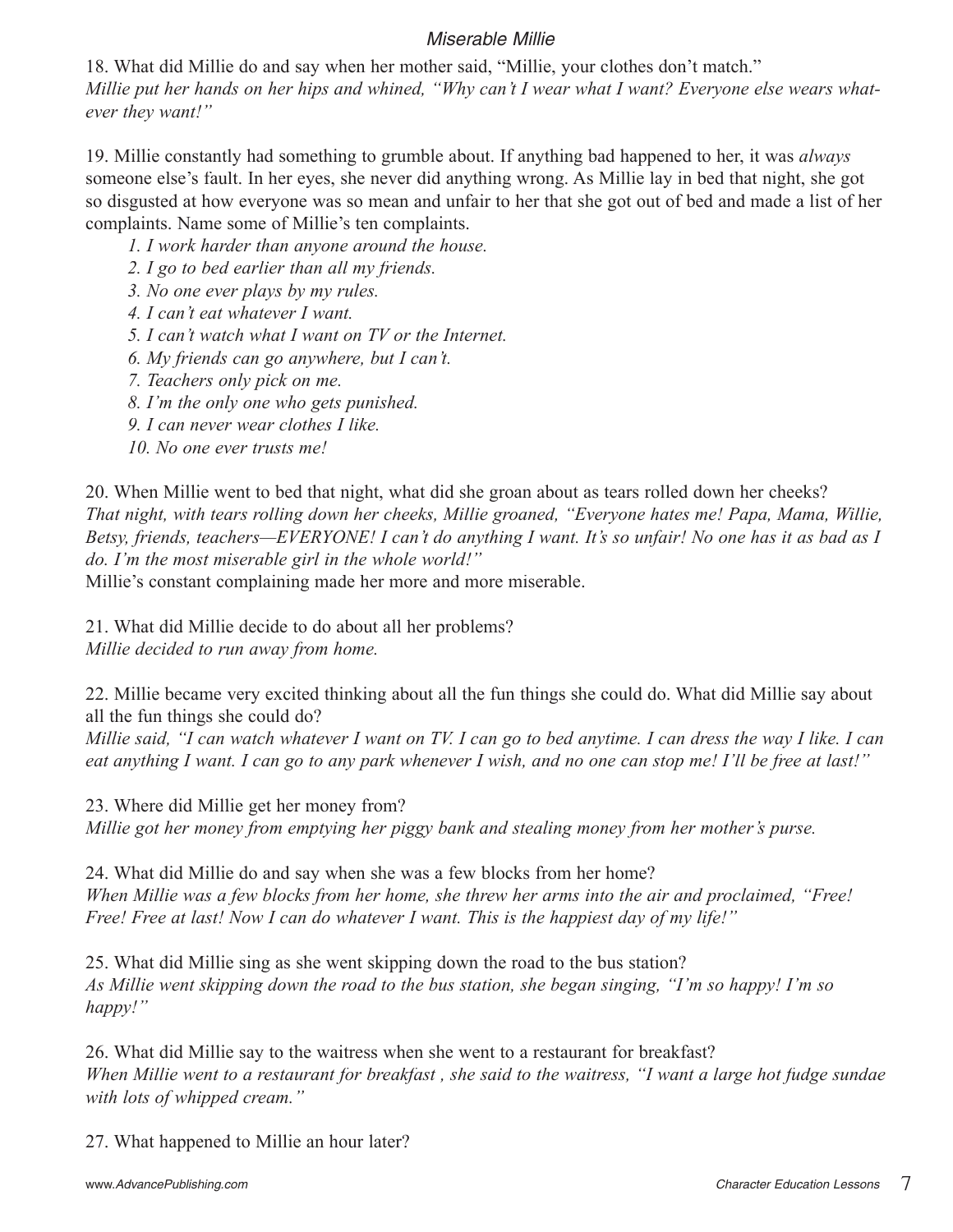*An hour later Millie had a stomachache.*

Millie did not care about eating healthy food. She cared only for food that tasted good. She ended up with a stomachache. We need to learn to eat properly so we can have a healthy body.

28. Where did Millie say when she decided to go to the city park to find a place to sleep? *When Millie decided to go to the city park to find a place to sleep, she said, "Mama never trusted me to make my own decisions, but now I can go anywhere I want, and no one can stop me!"*

29. What did a group of boys do? *A group of boys ran after her. "It's dangerous for kids to be alone in the park. I'll walk you out of the park."*

30. A. What did the policeman say to Millie. *The policeman said to Millie, "It's dangerous for kids to be alone in the park. I'll walk you out of the park."*

B. Before this Millie hated police. How did Millie now feel? *Now Millie was glad to see a police officer.*

C. Why are police like friends? *Police officers are friends because they want to protect us.* Some people do not like police because they are disobeying the law. Those obeying the laws have nothing to fear.

31. Where did Millie finally find a place to sleep? *Millie slept on a park bench.*

32. What did Millie eat for breakfast the next day? *Millie ordered orange juice, eggs, toast, and milk—the same food her mother often served for breakfast.*

33. Millie had only a few pennies left. As she walked around the city she was miserable. What did Millie hope to find while she walked around? *Millie hoped to find some money.*

34. What did Millie say to herself when some street girls wanted her to join them. *When some street girls wanted her to join them, she said to herself, "I don't want to live like that."* Our media floods our society with immorality. Children need to be aware of these evils. According to the situation and the age of the children, use appropriate discretion when teaching about this subject.

35. In order to be safe, where did Millie end up sleeping? Millie slept in a cardboard box behind an old factory.

36. What did Millie say and think about as she lay in the cardboard box about her: A. home? *Millie with tears streaming down her face said, "Ohhh!!! How I wish I were safe in my bed. Now I'm all alone and scared."* B. stealing money? *Millie said, "Why was I so foolish to steal money from Mama's purse and run away from home?"* C. father and mother?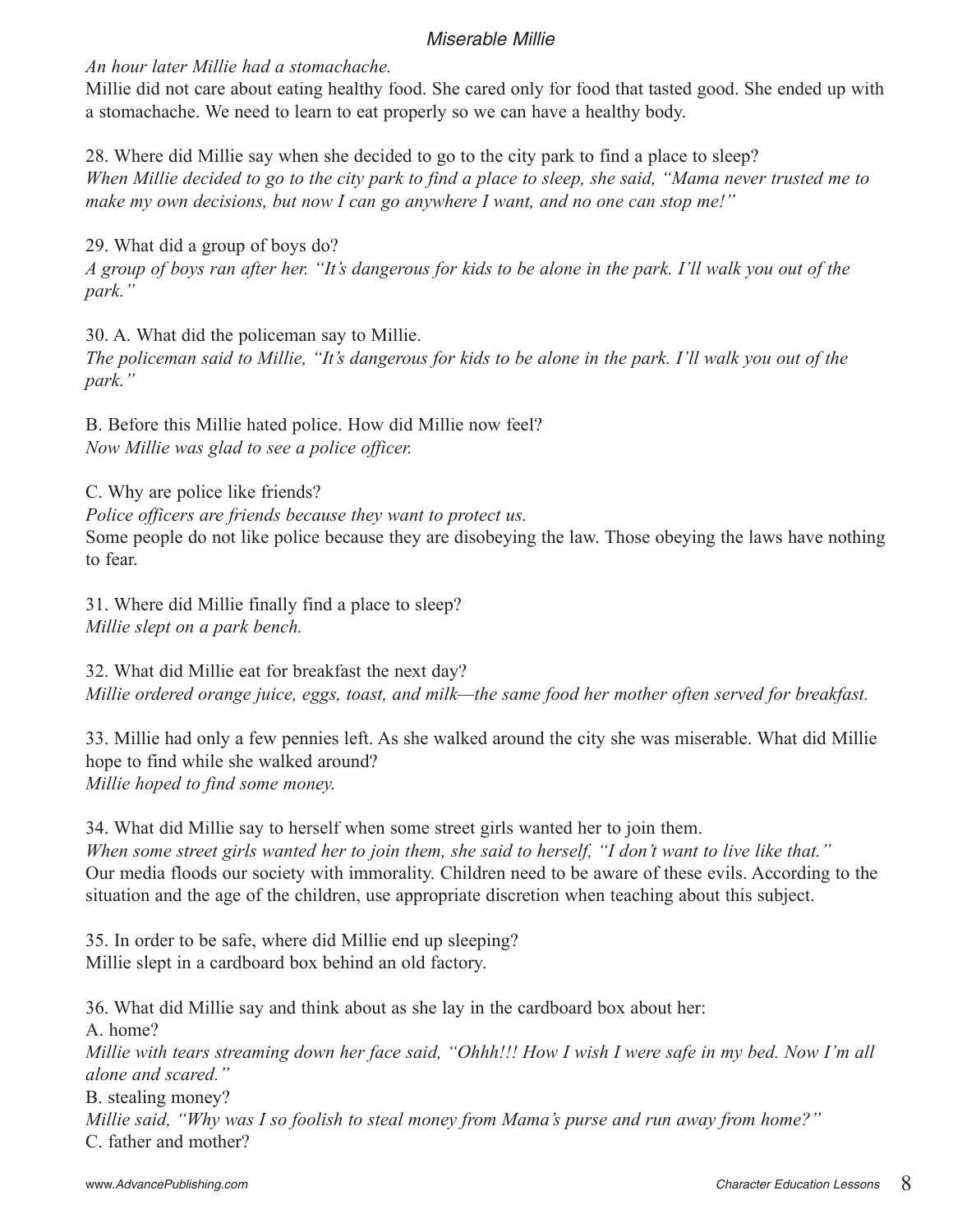*Millie said, "Now Papa and Mama will never want me back."*

37. What were Papa and Mama doing everyday? *Papa and Mama were searching everyday for Millie.*

38. What did Papa say about searching for Millie? *Papa said, "We're going to search for her until we find her."*

39. What did Papa, Mama, Willie, and Betsy do to find Millie?

*Papa, Mama, Willie, and Betsy put signs up all over town offering a reward for anyone finding Millie.* Millie made a big mistake. She thought that because she stole from her parents, her parents would not love her. Children need to be aware that even when their parents punish them for their evil deeds, they still love them. Parents punish children in hopes that their children will not repeat their evil behavior.

40. The next day there was freezing rain. What did Millie find in the shopping mall to eat? *Millie found a half-eaten sandwich that a sick person had eaten.*

41. What happened to Millie as she went to bed that night? *Millie lay in her cardboard box moaning, shivering, and throwing up. It was the most miserable night she had ever had. She cried and cried until she could cry no longer.*

42. What did Millie do when she saw some candy and didn't have any money? *When Millie saw some candy and didn't have any money, she stole the candy.*

43. What did the police officer do to Millie for stealing the candy? *A police officer took Millie to the police station and called her parents.*

44. What did Papa do when he saw Millie?

*When Papa saw Millie, he ran to her and gave her a giant hug. With tears streaming down his face, Papa said, "We love you, Millie. We're so glad we found you."*

45. What did Mama do when she saw Millie?

*When Mama saw Millie she wrapped her arms around her and began kissing her and saying over and over, "We're so happy to see you."*

46. What were the police officers glad about?

*The police officers were glad they had saved another girl from the streets.*

When Millie ran away, she said, "Everyone hates *me*! Papa, Mama, Willie, Betsy, friends, teachers— EVERYONE!" Notice how untrue that was. Millie had a false picture of what was happening. In reality, Papa, Mama, Willie, Betsy, and the police officers all loved Millie.

47. What did Millie say about how she acted when she got home?

*With tears streaming down her face Millie confessed, "I'm so sorry for stealing and for all the bad things I've done. Papa, Mama, I was very foolish for not listening and trusting you."* Millie is apologizing of all the bad things she had done.

48. What did Millie say about her experience of living on the streets? *Millie said, "Living on the streets was terrible and very dangerous. I was alone and scared. I had no money, no food to eat, and nowhere to sleep. I thought that if I could do whatever I wanted, I'd be happy.*